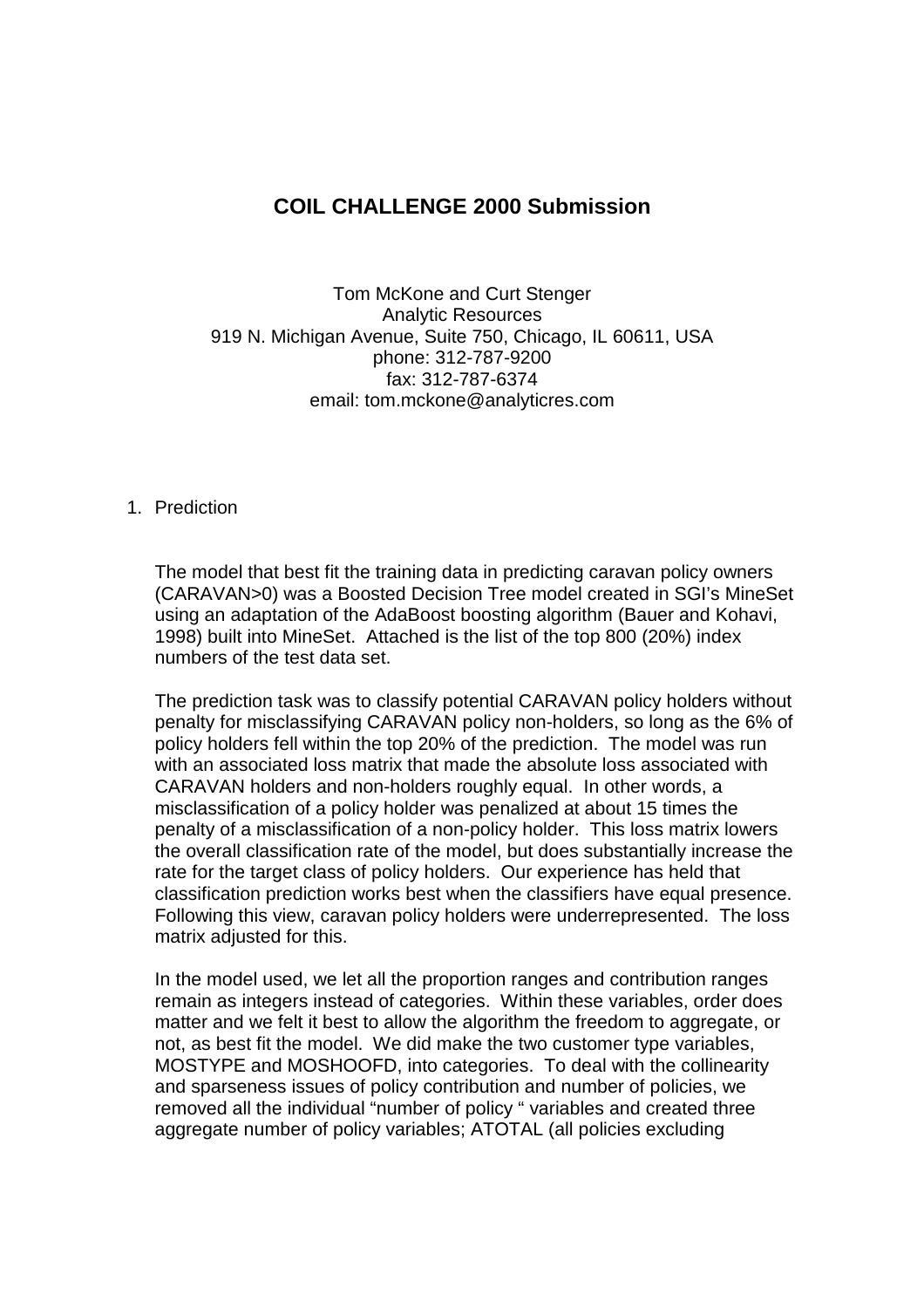CARAVAN), APROPTOT (all property type policies except CARAVAN) and AEVENTOT (all life and accident policies). We felt this was a better solution than creating contribution per policy variables because of the different spans associated with each contribution level.

As Figure 1 and Table 1 indicate, the boosted decision tree does a very nice job in identifying policy holders while still keeping the classification rate of non-holders at a decent level.



**Figure 1: Lift Curve for CARAVAN policy holder**

**Table 1: Classification Rates**

|                   |       | % have policy in         | % have policy in |
|-------------------|-------|--------------------------|------------------|
| Class             | Total | top 20%                  | top $6%$         |
| Have policy       | 1.00  | 1.00                     | 0.81             |
| Don't have policy | 0.83  | $\overline{\phantom{a}}$ | -                |
| <sup>-</sup> otal | 0.84  | $\overline{\phantom{0}}$ | -                |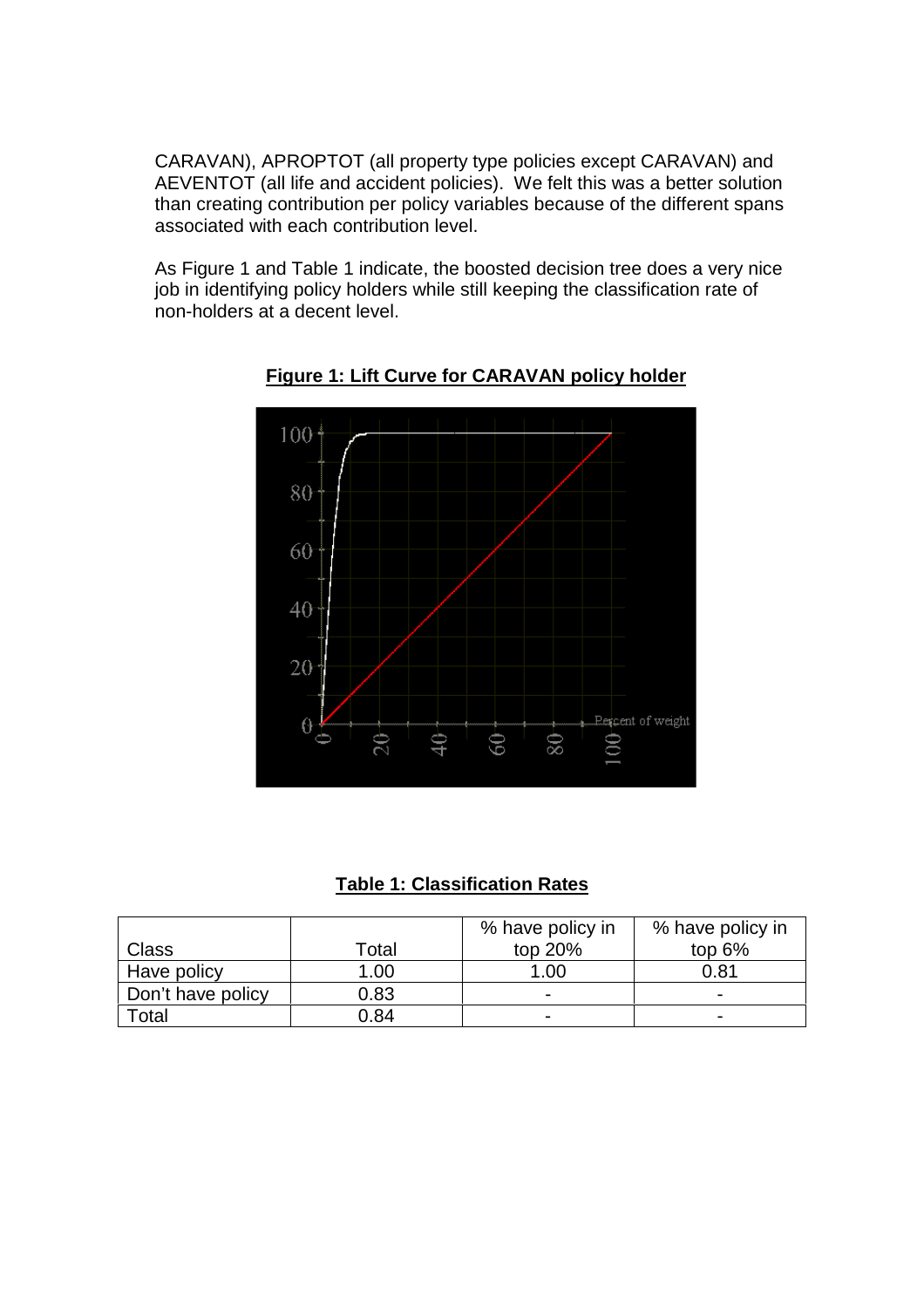## 2. Description

Even though our selected model prediction is based on a vote of a number of different tree-based models, the description can be derived from our initial decision tree. If fact, the single decision tree model had such a similar structure across several bootstrap samples that we feel confident the assertions we make hold true for the boosted model as well.

#### Target Group Descriptions

The model developed a number of potential CARAVAN customer groups. The majority of these groups are currently more likely to have insurance policies other than the CARAVAN policy. One interesting group does not carry insurance, other than the CARAVAN policy, and should make an excellent prospecting target.

Among current insurance holders, car policies (PPERSUAT) and fire policies (PBRAND) are the only insurance contribution factors that indicate CARAVAN coverage. The minimum contribution levels of these two types of policies set by the decision tree do isolate 53% of the CARAVAN holders, indicating their importance. Drilling down from these two policy indicators, a variety of demographic variables describing wealth, class, education, marital status and religious preference refine the CARAVAN policy targets. Table 2 lists the insurance contributions and demographic characteristics of the key current insurance holding targets. These targets represent the best chance of finding a CARAVAN holder among the total training group, not necessarily the most CARAVAN holders.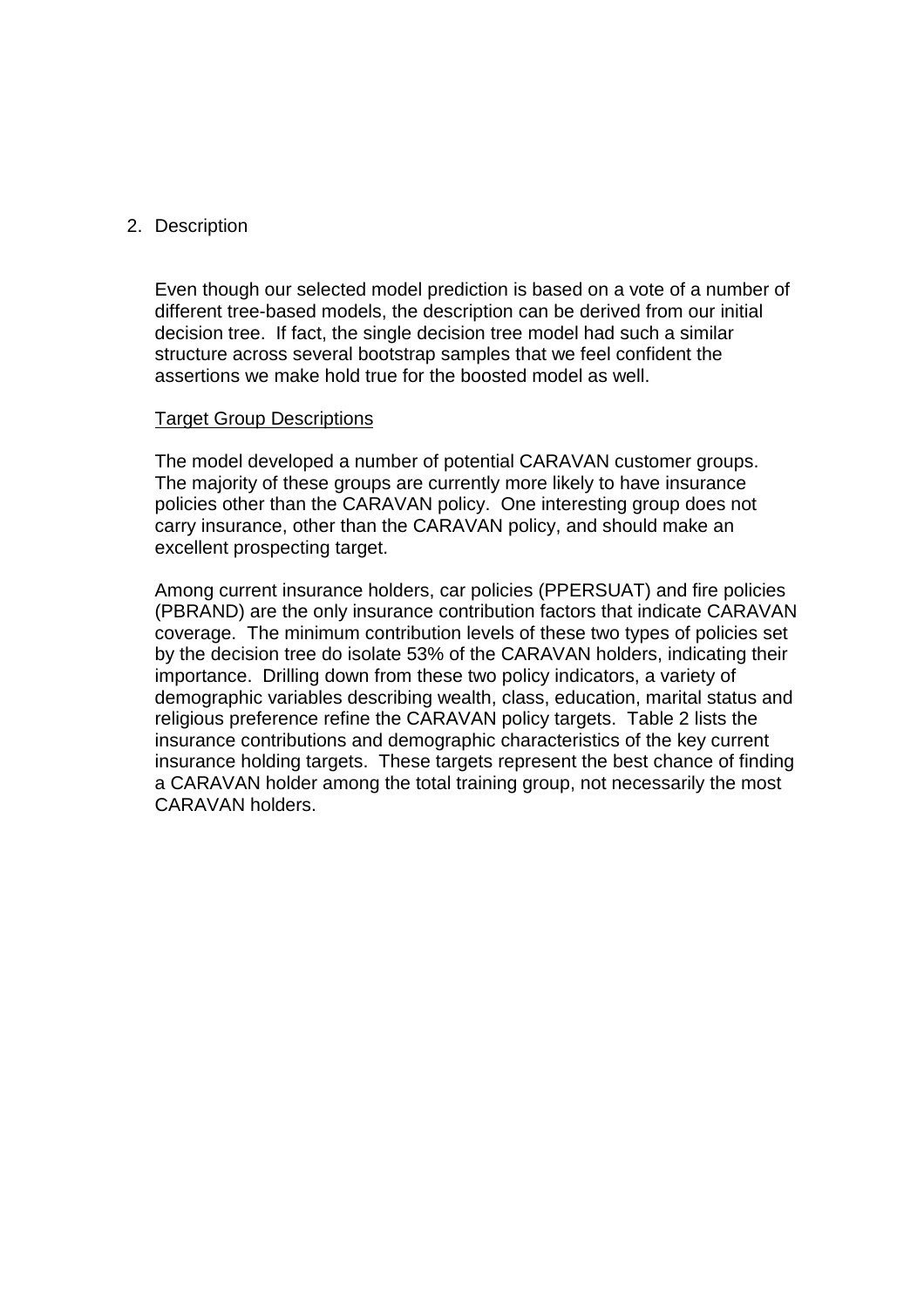| Target                                                                                                                                                                                                                                                                                                                                      | % CARAVAN holders | % CARAVAN holder<br>among rule group |
|---------------------------------------------------------------------------------------------------------------------------------------------------------------------------------------------------------------------------------------------------------------------------------------------------------------------------------------------|-------------------|--------------------------------------|
| Car policies $> 1000$ gilders + Fire<br>policies > 200 gilders + $<$ 50% of<br>area with low education levels $+$<br>Average income of area $> 68,000$<br>gilders $+ < 25\%$ of area single +<br>$<$ 25% of area defined as having<br>no religion                                                                                           | 27.3%             | 28.7%                                |
| Car policies $> 1000$ gilders + Fire<br>policies < 100 gilders + > 63% of<br>area is considered high class                                                                                                                                                                                                                                  | $3.2\%$           | 22.5%                                |
| Car policies $> 1000$ gilders + Fire<br>policies between 100 and 199<br>gilders $+$ > 50% of area with low<br>education levels $+$ belonging to<br>one of 6 customer types; LIVING<br>WELL, RETIRED AND<br>RELIGIOUS, FAMILY WITH<br><b>GROWN UPS,</b><br><b>CONSERVATIVE FAMILIES,</b><br>SUCCESSFUL HEDONISTS or<br><b>DRIVEN GROWERS</b> | 8.1%              | 15.1%                                |

# **Table 2: Insurance Holding Targets**

Among those without any insurance, except CARAVAN policies, a prospect target emerges. The demographic variable, proportion of skilled laborers in the area, keys this segment. The full rule associated with this group is:

| Target                                                                                                                                                                                                                              | % CARAVAN holders | % CARAVAN holder<br>among rule group |
|-------------------------------------------------------------------------------------------------------------------------------------------------------------------------------------------------------------------------------------|-------------------|--------------------------------------|
| $<$ 25% of area has an income<br>below 30,000 gilders $+ < 36\%$ of<br>area defined as having no religion<br>$+$ the number of total insurance<br>policies excluding CARAVAN $=$<br>$0 + > 0\%$ of the area are skilled<br>laborers | 5.8%              | 12.4%                                |

These descriptions of the rules associated with particularly key CARAVAN targets are extremely useful in developing future target mailings. Interpreting the input variables and the splits or division points of the decision tree also provide additional insights that often transcend the specifics of the data set examined.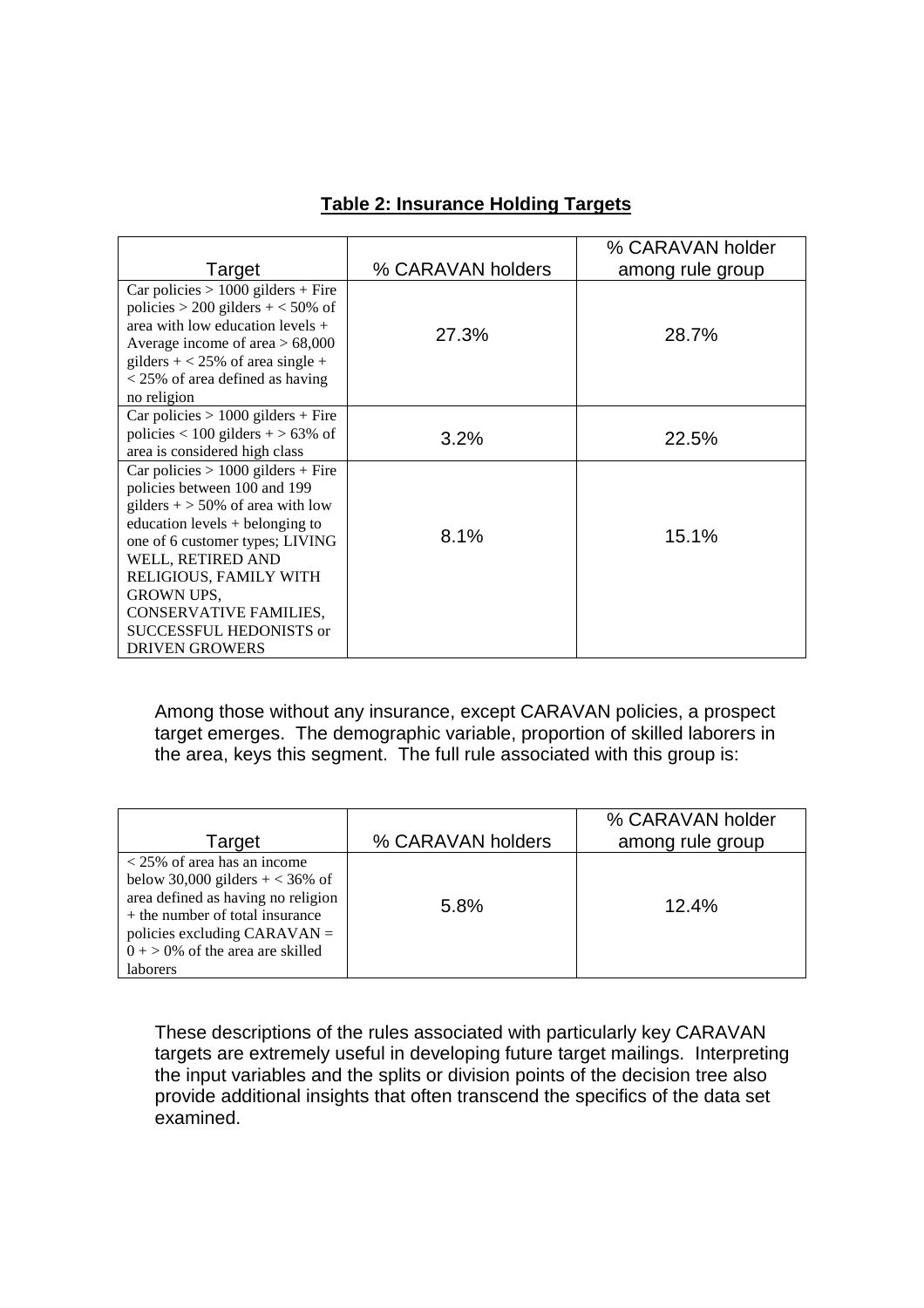## Interpretation – Who buys CARAVAN insurance and why?

People who have CARAVANs have CARAVAN insurance policies. The insurance has to be driven by the presence of the product. Whether CARAVANs are hitch-trailers or full-sized RVs (Recreational Vehicles), both are rather sizeable investments that are more than likely to be insured. The insurance marketer has two sets of inputs to consider, the types and levels of policies that current CARAVAN policy holders have and the demographic characteristics of them, which are probably the demographics of CARAVAN owners.

From our model, CARAVAN policy holders contribute quite a bit of money to their car policies. This could be because they need a rather substantial car or truck to pull a hitch-trailer or, more likely, because they have a high valuation for vehicles. From previous RV studies done in the U.S., we have seen that recreational vehicle owners enjoy driving and hold their vehicles in higher regard than other portions of the population. The higher car contributions in this data may indicate that this holds true in Europe as well.

The second insurance indicator found in our model, fire insurance contributions, is less clear. Fire insurance could be an indicator of moderate wealth and safety. If the property insurance input also represents homeowner type insurance, then the fire policies may be additional policies carried for the safety of the home. This would seem to represent a conservative investment, consistent with many of the demographic indicators. In fact, high insurance contributions for both fire and car may be an indication of the conservative nature of CARAVAN policy holders.

Different income inputs, proportion of area under 30,000 gilders and average income, were early indicators for CARAVAN policy holders. Both developed similar economic profiles, moderate to high income but definitely not low income. This fits the cost profile of CARAVANs themselves, which may be out of the purchase range of lower income individuals.

Even though one target group identified High Class as an important variable and another had the customer type of SUCCESSFUL HEDONISTS, most of the target groups had a class profile that was middle class and conservative. The largest target group had an educational level that was not low, but was not high either. Areas with low proportions of single people and low proportions of non-religious people were strong indicators, representing the conservative bent of CARAVAN owners. The customer types of FAMILY WITH GROWN UPS, CONSERVATIVE FAMILIES and RETIRED & RELIGIOUS support this conservatism as well. The prospect target of skilled laborers found in the model also has the income and conservative religious